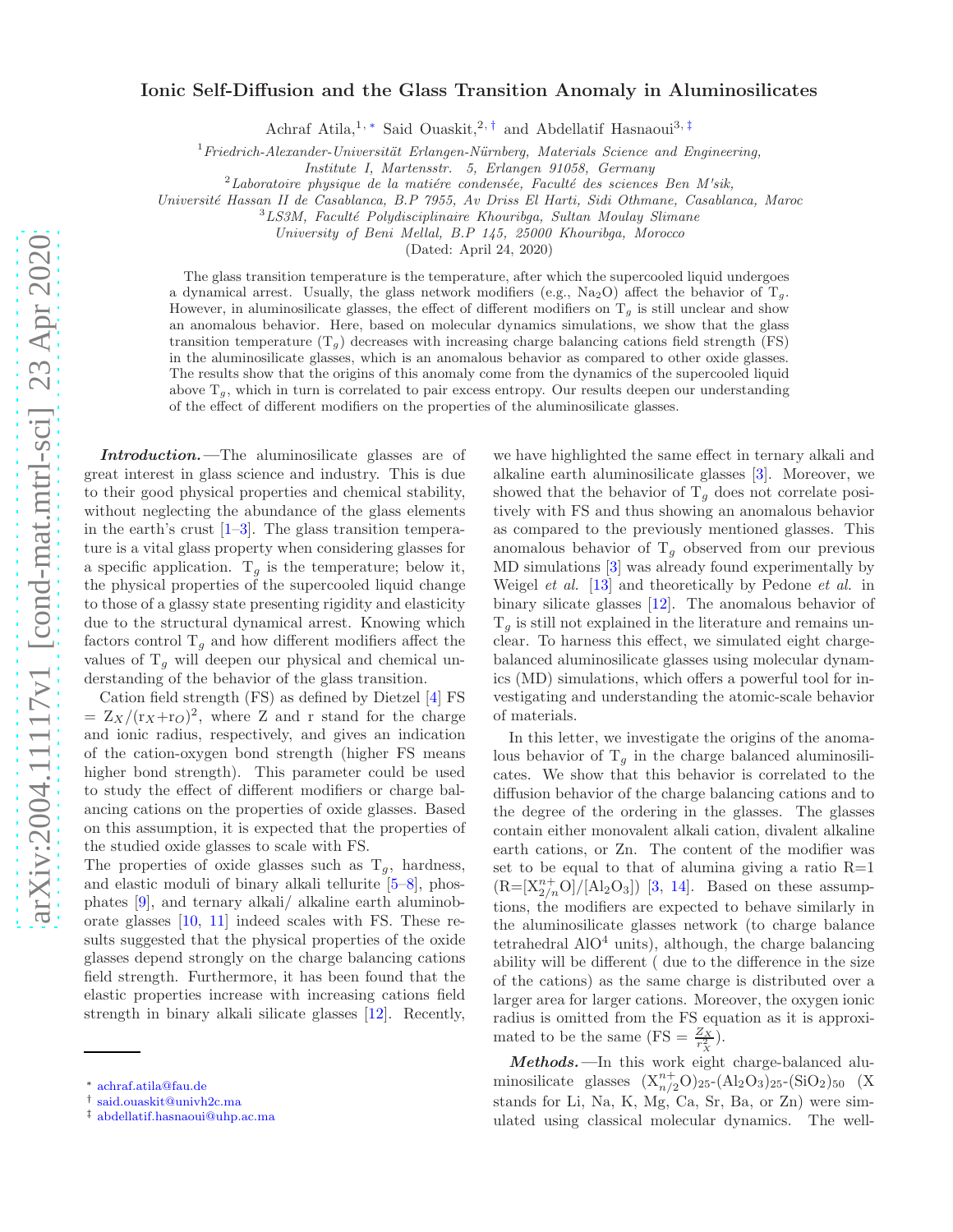established potential by Pedone et al. [\[15](#page-5-11)] was used to model the interactions between atoms. This potential gives a realistic agreement with available experimental data, as mentioned in the literature [\[3](#page-5-1), [12,](#page-5-8) [16,](#page-5-12) [17\]](#page-5-13). Potential parameters and partial charges are given in the reference [\[15\]](#page-5-11). All simulations were performed using the large-scale atomic/molecular massively parallel simulator LAMMPS [\[18\]](#page-5-14). Velocity-Verlet algorithm with an integration time step of 1 fs was used to integrate the equations of motion. Periodic boundary conditions (PBC) are applied in all directions to avoid edge effects and to simulate bulk systems. Long-range interactions were evaluated by the Ewald summation method, with a real-space cutoff of 12.0 Å and precision of  $10^{-6}$ . The short-range interactions cutoff distance was chosen to be  $5.5 \text{ Å } [15]$  $5.5 \text{ Å } [15]$  $5.5 \text{ Å } [15]$ .

All systems consist of approximately 4200 atoms placed randomly in a cubic simulation box, ensuring that there is no unrealistic overlap between atoms. First, we equilibrated the systems at a high temperature  $(T = 5000$ K) for 500 ps. This step is needed to ensure that each system loses the memory of its initial configuration. After that, the systems were subsequently quenched linearly from the liquid temperature  $(T = 5000 \text{ K})$  to room temperature  $(T = 300 \text{ K})$  with a cooling rate of  $10^{12} \text{ K}/\text{ps}$ while keeping the volume fixed. Nosé-Hoover thermostat and barostat were used to control the temperature and pressure. At 300 K, another run for 1 ns and zero pressure in NPT ensemble was performed, and the structural (short- and medium-range structures) and elastic properties were found to be in a realistic agreement with the experimental data as discussed in the reference [\[3\]](#page-5-1). Cooling rates used in molecular dynamics are much higher than those used in experiments due to the intrinsic incapability of molecular dynamics to use very low cooling rates. The values of the cooling rate used in the present simulations are usually used in making glasses in MD simulations, and changing these values over an order of magnitude does not affect the physical properties and the short-range structure of the glassy state considerably [\[3,](#page-5-1) [19\]](#page-5-15).

Results.—The glass transition temperature herein was obtained from the slope break between high- and low-temperature variations of the total energy  $(E_t(T))$ versus temperature. Fig. [1](#page-1-0) show  $T_g$  values as a function of FS obtained in the present simulations together with the experimental values available in ref [\[13](#page-5-9)]. As it can be observed, there is a qualitative agreement in the behavior of  $T_q$  with FS from our simulations and experimental studies. Also, we can see that the  $T_g$  values obtained from the simulations are overestimated by around 300 K compared to experiments. This behavior is usually observed in MD simulations and is generally attributed to the very high cooling rates used in the glass preparation using MD  $[3, 14, 20-22]$  $[3, 14, 20-22]$  $[3, 14, 20-22]$  $[3, 14, 20-22]$  $[3, 14, 20-22]$ . Besides that, this could also be due to the simulation setup used to obtain bulk glass. The usage of PBC lead to an infinite

system without any surfaces. Due to the absence of surfaces, the glasses obtained from computer simulations are usually undergo a supercooling, thus giving an effective temperature higher than the experimental one [\[23](#page-5-18)] The



<span id="page-1-0"></span>FIG. 1. Glass transition temperature as a function of cations field strength compared with experimental values found in ref [\[13\]](#page-5-9).

FS increases along the series  $K^+ < Na^+ < Li^+$  and  $Ba^{2+}$  $<$  Sr<sup>2+</sup>  $<$  Ca<sup>2+</sup>  $<$  Mg<sup>2+</sup> while FS of Zn<sup>2+</sup> is equivalent to that of  $Mg^{2+}$ . We also observe from Fig. [1](#page-1-0) that  $T_q$  decreases with increasing FS for both alkali and alkaline earth system, with a more pronounced decrease for alkali aluminosilicate glasses. The variation of  $T<sub>q</sub>$  as a function of FS is found to follow  $Li < Na < K$ , and  $Zn < Mg < Ca < Ba < Sr$ . Since the vitrification is a



<span id="page-1-1"></span>FIG. 2. Diffusion coefficients of Li, Na, K, Mg, Ca, Sr, Ba, and Zn as a function of temperature for the studied aluminosilicate glasses. The symbols represent the simulated data points, and the lines are fit to the Arrhenius law. (a) shows data for alkali aluminosilicate glasses.

kinetic process where the dynamics of the melts play an important role, we focus in the following on the diffusion behavior at a temperature range above  $T<sub>g</sub>$  to explain the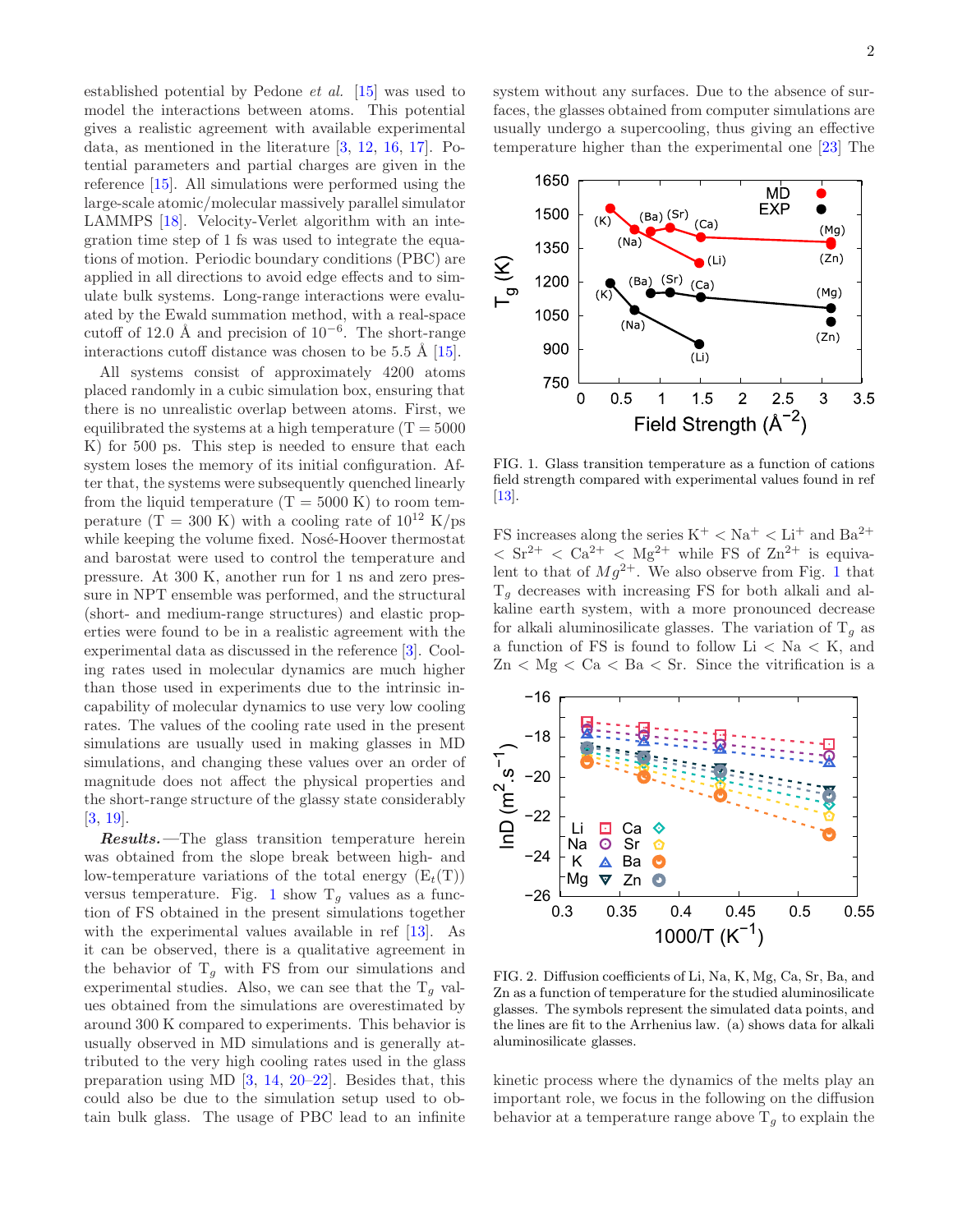behavior of  $T_q$ . The mean-squared displacement (MSD) given by  $MSD = \langle |r(t) - r(0)|^2 \rangle$  was used to investigate the dynamical properties of the studied system [\[24\]](#page-5-19). The MSD was calculated using trajectories under NVT runs for 60 ns and using a time step of 2 fs at each temperature (1900 - 3100 K) (see supplementary materials Fig. S1-S4 [\[25](#page-5-20)]). Fig. S1-S4 shows that MSD values of network formers are negligible compared to values of alkali ions, we can say that alkali ions migrate rapidly in a quasi-frozen network where Si, Al and O ions will move slightly or shuffle (compared to alkali ions) to accommodate this fast migration. While alkaline earth ions move in a dynamic network since MSD of network formers (Al, Si and O) are comparable to MSD of modifiers. The diffusion coefficient D was obtained using Einstein's equation  $D = \lim_{t \to \infty} \langle |r(t) - r(0)|^2 \rangle / 6t$ , and averaged over the last 200 ps of each run. The length of the simulation time used in this study is long enough to get a good estimate of the diffusion coefficient. Figure [2](#page-1-1) shows the diffusion coefficients  $D_X$  (where X stands for charge balancing cations) as a function of temperature in the range between 1900 - 3100 K. The partial diffusion coefficients of Si, Al, and O atoms are shown in supplementary materials Fig. S5 [\[25](#page-5-20)].

We see clearly from Fig. [2](#page-1-1) that diffusion data follows the Arrhenius behavior  $D_X = D_0 exp(-\Delta E_a/k_B T)$  where  $D_X$  is the diffusion coefficient of the charge balancing cations,  $D_0$  is the pre-exponential factor,  $\Delta E_a$  the activation energy barrier for self-diffusion,  $k_B$  denotes Boltzmann constant, and T the temperature. The calculated diffusion coefficient from our simulations are in a good agreement with previously reported MD simulations [\[26](#page-5-21)– [28\]](#page-5-22), and experimental results [\[29](#page-5-23), [30\]](#page-5-24). Also, knowing that the dynamical properties of liquids are very sensitive to the interaction potential [\[31](#page-5-25)], the agreement of the data from our simulations with other MD simulations and available experimental data reinforces the reliability of our data. The alkali elements show a higher diffusion as compared to alkaline earth elements in the studied aluminosilicate melts. This indicates that the elements with a higher diffusion coefficient can diffuse longer distances and explore larger regions in the configurational space.

Fig. [3](#page-3-0) (a) and (b) show the variation of the diffusion coefficient as a function of the charge balancing cations field strength at different temperatures. As can be noticed, the self-diffusion coefficient scales with the charge balancing field strength. This behavior could be due to several factors, and to further analyze this behavior, we refer to the entropy. In general, accurate computation of the entropy is extremely costly. Thus, an expression that gives approximately the entropy should be enough to show how different cations can affect the structure of the aluminosilicate melts and glasses. This expression was derived from the expansion of the configurational entropy in terms of multibody correlation functions given by Kirkwood's factorization  $S = S_{id} + S_2 + S_3 + \ldots$ ,

where  $S_{id}$  is the ideal gas contribution,  $S_2$  is the pair excess entropy,  $S_3$  is the three-body excess entropy, and other higher terms  $[32-35]$ . We use here the term  $S_2$  to take only the two-body (pair) excess entropy, which is given by

$$
S_2 = -2\pi \rho k_b \int_0^\infty \left[ g(r) \ln g(r) - g(r) + 1 \right] r^2 dr. \tag{1}
$$

 $\rho$  is the density of the system,  $g(r)$  is the radial distribution function, and  $k_b$  is the Boltzmann constant.

The two-body excess entropy is plotted in Fig. [3](#page-3-0) (c) and (d) for both alkali and alkaline earth aluminosilicate systems respectively at a temperature range between 1500 - 3100 K. It is worth stressing that higher values of S<sup>2</sup> indicates higher disorder in the system. As depicted in Fig. [3](#page-3-0) (c and d)  $S_2$  correlate positively with the charge balancing cations field strength and gives an indication that the systems with high FS cations are more disordered than those with low FS cations.

Additionally, by fitting lnD over 1000/T data to the Arrhenius equation, we can obtain values of the diffusion activation energy barriers  $\Delta E_a$  and the pre-exponential factor  $D_0$ . Although to obtain an accurate values of the activation energies and  $D_0$ , the temperature range for the fitting should be carefully chosen. The activation energies were obtained by fitting the simulation data to the Arrhenius equation in the temperature range between 1900 and 3100 K.

Figure [4](#page-4-0) (a) shows the activation energies for ions selfdiffusion as a function of FS (see supplementary materials Fig. S6, Table. S1, and Table. S2 [\[25\]](#page-5-20) for numerical data of  $E_a$  and  $\ln D_0$  of all elements). The activation energies for the diffusion of O, Si, and Al atoms are shown in supplementary materials Fig. S2.

As we can see, the activation energy decreases with FS for all systems, as expected from the increase of the diffusion coefficient with FS (see Fig. [3\)](#page-3-0). In the same figure, the pre-exponential factor  $D_0$  is also plotted as a function of FS. For the aluminosilicate systems containing alkaline earth or Zn, we noticed a striking similarity in the behavior of  $D_0$  and  $E_a$  as a function of FS, while for the aluminosilicate glasses containing alkali cations,  $D_0$ increases with increasing FS.

**Discussion.**—For the present glass systems,  $T<sub>g</sub>$  depends on the FS of the non-network former cations; thus, it depends directly on the radius of the charge balancing cations. The same trends have been reported by Romano et al. [\[36\]](#page-5-28) in the behavior of the viscosity of  $XAlSi<sub>3</sub>O<sub>8</sub>$ melts in the temperature region around  $T_q$ , where X stands for (Li, Na, K, Ca<sub>0.5</sub>, Mg<sub>0.5</sub>). It is also known that in aluminosilicate,  $T-O$  ( $T = Si$  or Al) bonds are the strongest. The introduction of a modifier cation induces a perturbation to these bonds in the form of competition between Si, Al, and X atoms to form bonds with oxygen atoms (X is the non-framework cation). Increasing the field strength of modifying cations leads to an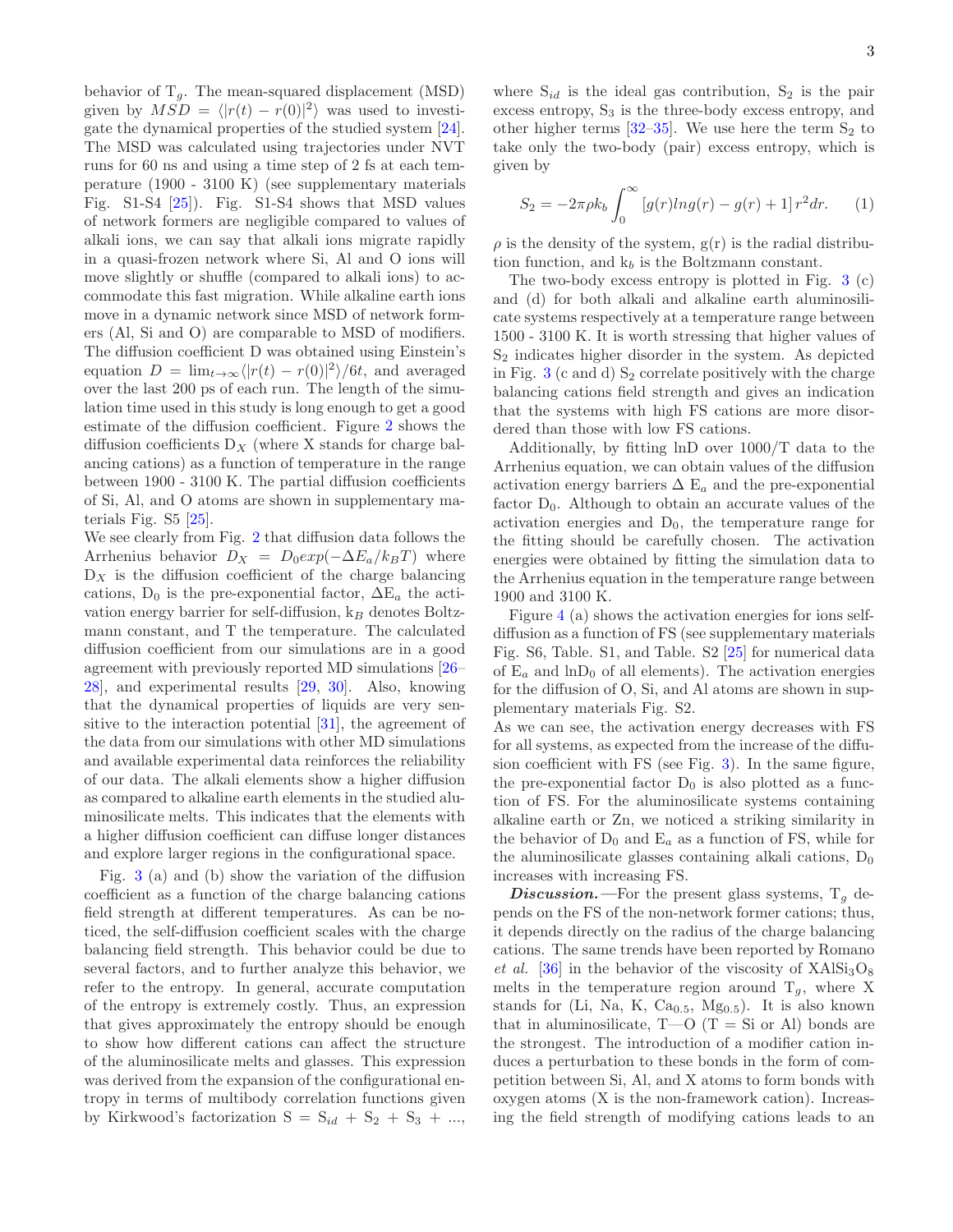

<span id="page-3-0"></span>FIG. 3. Diffusion coefficients of Li, Na, K, Mg, Ca, Sr, Ba, and Zn as a function of charge balancing cations field strength for the studied aluminosilicate glasses for different temperatures. (a) shows data for alkali aluminosilicate glasses, and (b) shows data for alkaline earth and Zn aluminosilicate glasses. (c) and (d) show the two-body excess entropy  $(S_2/N)$  in the system normalized by the total number of atoms (N) in the system for alkali and alkaline earth aluminosilicate glasses respectively. The symbols represent the simulated data points, and the lines are guide to the eye.

increase of the perturbation in the glass network and increases the probability of the non-framework cations to form bonds with oxygen atoms [\[3](#page-5-1), [37](#page-5-29)]. Furthermore, low FS charge balancing cations enhance the thermal stability of aluminosilicate melt structures. They do not strongly polarize the bridging oxygen and only weakly perturb the aluminosilicate structure. On the contrary, high FS cations form relatively strong bonds with the bridging oxygen that perturb the aluminosilicate structure by narrowing the T—O—T bond angle and lengthening the T—O bonds [\[3,](#page-5-1) [38\]](#page-5-30).

The higher mobility of the charge balancing cations could be one of the reasons to explain the decrease in the glass transition temperature for the charge balanced aluminosilicate glasses. The diffusion coefficient scales with field strength as follows; Li > Na > K > Mg > Zn > Ca  $>$  Sr  $>$  Ba, indicating that atoms which have a higher field strength (e.g., Li, Mg and/ or Zn) diffuse faster than those with lower field strength. The diffusion coefficients of the alkaline-earth aluminosilicate liquids are lower than the corresponding diffusion coefficient of the alkali aluminosilicate liquids. This can be due to the frag-

ile nature of alkaline-earth aluminosilicate liquids (see supplementary materials Fig. S8 [\[25\]](#page-5-20)). For alkali aluminosilicate melts, the activation energy for self-diffusion decreases with increasing FS while the pre-exponential factor  $(D_0)$  shows an increase indicating higher jump frequency of the alkali cation. This is because increasing FS is manifested by a decrease of the cation size leading to lower mobility of the modifier cation. From another side, we noticed that when the FS increases, the coordination number decreases for both alkali and alkaline-earth cations, as shown in Fig. [4](#page-4-0) (b) allowing more freedom for low-coordinated cations, which is corroborated by the increase in the diffusion coefficient. As discussed above, Alkali cations have higher diffusion coefficients and smaller activation energy barriers, so there are faster and easier to diffuse. The pre-exponential factor  $D_0$  for these elements increases with increasing FS meaning that high FS cations, can explore more configurational space and relax toward lower energy minima, thus a lower  $T<sub>q</sub>$ . As for alkaline earth cations, both the activation energies for self-diffusion and  $D_0$  decreases with increasing FS, indicating that even if the activation energy barriers for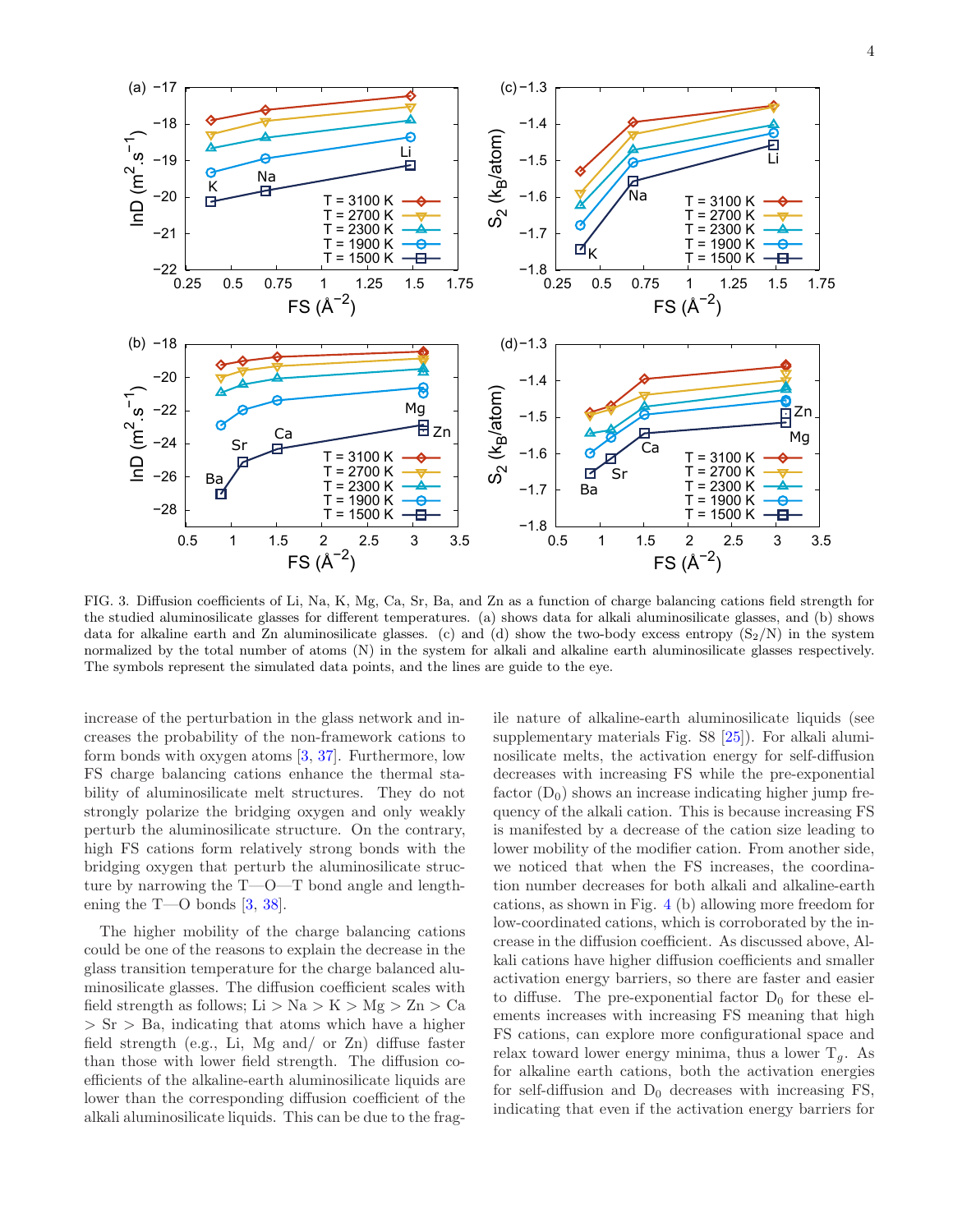

<span id="page-4-0"></span>FIG. 4. (a) Activation energies  $E_a$  and per-exponential factor  $D_0$ , of Li, Na, K, Mg, Ca, Sr, Ba, and Zn as a function of charge balancing cations field strength for the studied aluminosilicates. (b) mean coordination number of the charge balancing cations to oxygen as a function of FS in the studied aluminosilicates at 300 K. The symbols represent the simulated data points, and the lines are guide to the eye.

self-diffusion are smaller for high FS elements, the jump frequency is lower which lead to slow relaxation of the systems. However, the values of  $T<sub>g</sub>$  of potassium aluminosilicate glass are higher than  $T<sub>q</sub>$  of the magnesium aluminosilicate glass. This could be attributed partially to the high coordination state of potassium as compared to magnesium and partially to the cation molar mass (potassium is heavier than magnesium). This fact could also explain the higher  $T_g$  values of alkaline earth AS glasses. The low energy barriers for self-diffusion found in those melts give to the systems the freedom to relax more towards lower energy minima resulting to lower  $T<sub>q</sub>$  values as compared to other systems with lower field strength and higher energy barriers for self-diffusion. This explanation is supported by the two-body excess entropy behavior as it is known in literature that disorder enhances the ability of atoms to diffuse [\[39](#page-5-31)[–42](#page-5-32)].

The fragility is a scalar to quantifies the rate at which any dynamical quantity such as viscosity or diffusion grows with temperature [\[43](#page-5-33)[–45\]](#page-5-34). The fragility of the liquid was computed from the Arrhenius behavior as in Refs. [\[24,](#page-5-19) [46\]](#page-5-35) (see supplementary materials Fig. S9[\[25\]](#page-5-20)). The values calculated here are in good agreement with the values reported in many experiments [\[36](#page-5-28), [47](#page-5-36), [48](#page-5-37)]. The high fragile nature of the alkaline earth aluminosilicate melts may result from the differences in the diffusion in these systems as compared to the alkali aluminosilicate melts. In contrast to the glass-forming melts with high fragility, the low fragility glass-forming melts show a relatively broad glass transition temperature range as they exhibit relatively a slow change in the viscosity with temperature which give more time for the glass forming melts to relax its structure.

As we have noticed from the results presented herein, the pre-exponential factor  $D_0$  and diffusion energy barrier $\mathord{\text{\rm E}}_{A}$  have an important contribution to the diffusion

coefficient as for the activation energy governed by the ionic size and masse of the cation and by the structural configuration of the host medium. From the fitting of the diffusion data to the Arrhenius equation, we determine the values of  $D_0$  and  $E_A$  and its contributions to the diffusion coefficients of the studied glasses. We found that the pre-exponential factor  $D_0$  plays a significant role along with the activation energy barrier  $E_a$  in determining the magnitude of D, and it shows a correlation with FS as for the activation energies. Self-diffusion coefficient D can be expressed as

$$
D = D^* exp(-\frac{G}{k_B T}) = D^* exp(\frac{S}{k_B}) exp(-\frac{H}{k T})
$$
  
= 
$$
D_0 exp(-\frac{H}{k_B T})
$$
 (2)

where  $D_0 = D^* exp(\frac{S}{L})$  $\frac{\epsilon}{k_B}$ , G, H, and S denote the Gibbs free energy, enthalpy, and entropy of activation of the self-diffusion process, respectively, the pre-exponential factor and activation energy are dominated by entropy and enthalpy contributions. In the charge-balanced aluminosilicate glasses, the self-diffusion of cations is dominated by the base glass, which has different glass structures, as shown by simulation results. This difference in the structure leads to different configurational and vibrational entropy and hence different activation entropy leading to different pre-exponential factors of diffusion. The pair excess entropy shows qualitatively that the configurational entropy of the studied melts is affected remarkably by the charge balancing cations.

Conclusion.—Molecular dynamics simulations were performed to understand the origins of the anomalous behavior of  $T_q$  as a function of FS and the effect of the charge balancing cations on the diffusion behavior in the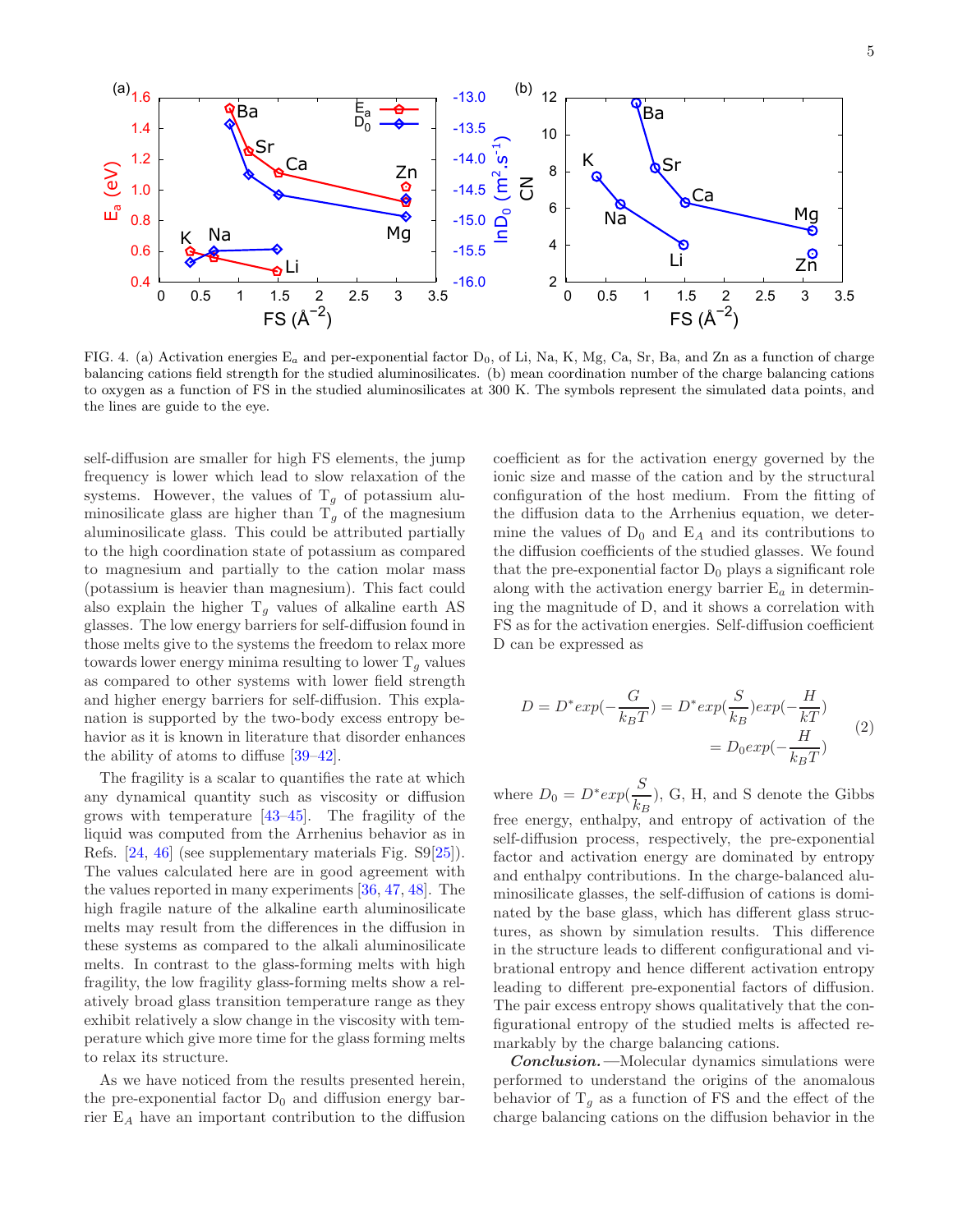aluminosilicates. The results showed that the origins of this anomaly are linked to the diffusion of the charge balancing cations. The high FS cations diffuse faster than the low FS cations, and this behavior was attributed to the high pair excess entropy, which also indicates a high disorder. This high diffusion of the charge balancing cations allows for a relaxation of the structure, thus, exploring low energy minima, which leads to a low  $T_a$ . Additionally, the melt fragility showed that AS glasses with high field strength tend to be strong glass forming melts (low fragility index) compared to the ones with high FS; the fragility of the alkaline earth aluminosilicate melts is also responsible for the differences in the diffusion in these systems as compared to the alkali aluminosilicate melts. Altogether the results presented in this letter will deepen our understanding of the role of different modifiers on the diffusion behavior in silicate and aluminosilicate (as the insight given here is expected to hold also for binary silicate systems) and help in getting an atomic-scale understanding of the glass transition.

- <span id="page-5-0"></span>[1] Y. Yu, M. Wang, D. Zhang, B. Wang, G. Sant, and M. Bauchy, [Phys. Rev. Lett.](https://doi.org/10.1103/PhysRevLett.115.165901) 115, 165901 (2015).
- [2] R. C. Welch, J. R. Smith, M. Potuzak, X. Guo, B. F. Bowden, T. J. Kiczenski, D. C. Allan, E. A. King, A. J. Ellison, and J. C. Mauro, [Phys. Rev. Lett.](https://doi.org/10.1103/PhysRevLett.110.265901) 110, 265901 (2013).
- <span id="page-5-1"></span>[3] A. Atila, E. M. Ghardi, S. Ouaskit, and A. Hasnaoui, Phys. Rev. B 100[, 144109 \(2019\).](https://doi.org/10.1103/PhysRevB.100.144109)
- <span id="page-5-2"></span>[4] A. Dietzel, [Z ELKTROCHEM ANGEW P](https://doi.org/10.1002/bbpc.19420480104) 48, 9 (1942).
- <span id="page-5-3"></span>[5] C. J. Wilkinson, E. Pakhomenko, M. R. Jesuit, A. De-Ceanne, B. Hauke, M. Packard, S. A. Feller, and J. C. Mauro, [J. Non. Cryst. Solids](https://doi.org/10.1016/j.jnoncrysol.2018.08.036) 502, 172 (2018).
- [6] E. R. Barney, A. C. Hannon, D. Holland, N. Umesaki, and M. Tatsumisago, [J. Non. Cryst. Solids](https://doi.org/10.1016/j.jnoncrysol.2015.01.023) 414, 33 (2015).
- [7] N. S. Tagiara, E. Moayedi, A. Kyritsis, L. Wondraczek, and E. I. Kamitsos, [J. Phys. Chem. B](https://doi.org/10.1021/acs.jpcb.9b04617) 123, 7905 (2019).
- <span id="page-5-4"></span>[8] M. Zhang, S. Mancini, W. Bresser, and P. Boolchand, [J. Non. Cryst. Solids](https://doi.org/https://doi.org/10.1016/0022-3093(92)90022-C) 151, 149 (1992).
- <span id="page-5-5"></span>[9] C. Hermansen, B. P. Rodrigues, L. Wondraczek, and Y. Yue, J. Chem. Phys 141[, 244502 \(2014\).](https://doi.org/10.1063/1.4904287)
- <span id="page-5-6"></span>[10] K. Januchta, M. Bauchy, R. E. Youngman, S. J. Rzoska, M. Bockowski, and M. M. Smedskjaer, [Phys. Rev. Materials](https://doi.org/10.1103/PhysRevMaterials.1.063603) 1, 063603 (2017).
- <span id="page-5-7"></span>[11] N. Mascaraque, K. F. Frederiksen, K. Januchta, R. E. Youngman, M. Bauchy, and M. M. Smedskjaer, [J. Non. Cryst. Solids](https://doi.org/https://doi.org/10.1016/j.jnoncrysol.2018.07.034) 499, 264 (2018).
- <span id="page-5-8"></span>[12] A. Pedone, G. Malavasi, A. N. Cormack, U. Segre, and M. C. Menziani, [Theor. Chem. Acc](https://doi.org/10.1007/s00214-008-0434-7) 120, 557 (2008).
- <span id="page-5-9"></span>[13] C. Weigel, C. Le Losq, R. Vialla, C. Dupas, S. Clément, D. R. Neuville, and B. Rufflé, [J. Non. Cryst. Solids](https://doi.org/10.1016/j.jnoncrysol.2016.06.023) 447, 267 (2016).
- <span id="page-5-10"></span>[14] A. Atila, E. M. Ghardi, A. Hasnaoui, and S. Ouaskit, [J. Non. Cryst. Solids](https://doi.org/https://doi.org/10.1016/j.jnoncrysol.2019.119470) 525, 119470 (2019).
- <span id="page-5-11"></span>[15] A. Pedone, G. Malavasi, M. C. Menziani, A. N. Cormack, and U. Segre, [J. Phys. Chem. B](https://doi.org/10.1021/jp0611018) 110, 11780 (2006).
- <span id="page-5-12"></span>[16] Y. Yu, M. Wang, N. M. Anoop Krishnan, M. M. Smedsk-

jaer, K. Deenamma Vargheese, J. C. Mauro, M. Balonis, and M. Bauchy, [J. Non. Cryst. Solids](https://doi.org/10.1016/j.jnoncrysol.2018.03.015) 489, 16 (2018).

- <span id="page-5-13"></span>[17] E. M. Ghardi, A. Atila, M. Badawi, A. Hasnaoui, and S. Ouaskit, [J. Am. Ceram. Soc](https://doi.org/10.1111/jace.16536) 102, 6626 (2019).
- <span id="page-5-14"></span>[18] S. Plimpton, [J. Comput. Phys](https://doi.org/https://doi.org/10.1006/jcph.1995.1039) 117, 1 (1995).
- <span id="page-5-15"></span>[19] X. Li, W. Song, K. Yang, N. A. Krishnan, B. Wang, M. M. Smedskjaer, J. C. Mauro, G. Sant, M. Balonis, and M. Bauchy, J. Chem. Phys 147[, 074501 \(2017\).](https://doi.org/10.1016/j.jnoncrysol.2018.08.036)
- <span id="page-5-16"></span>[20] J. Buchholz, W. Paul, F. Varnik, and K. Binder, [J. Chem. Phys](https://doi.org/10.1063/1.1508366) 117, 7364 (2002).<br>K. Vollmayr, W. Kob,
- [21] K. Vollmayr, W. Kob, and K. Binder, [J. Chem. Phys](https://doi.org/10.1063/1.472326) 105, 4714 (1996).
- <span id="page-5-17"></span>[22] J. Tan, S. Zhao, W. Wang, G. Davies, and X. Mo, [Materials Science and Engineering: B](https://doi.org/https://doi.org/10.1016/j.mseb.2003.09.045) 106, 295 (2004).
- <span id="page-5-18"></span>[23] C. M. Alvares, G. Deffrennes, A. Pisch, and N. Jakse, The Journal of Chemical Physics 152, 084503 (2020).
- <span id="page-5-19"></span>[24] M. Bauchy, M. Micoulaut, M. Boero, and C. Massobrio, [Phys. Rev. Lett.](https://doi.org/10.1103/PhysRevLett.110.165501) 110, 165501 (2013).
- <span id="page-5-20"></span>[25] See Supplemental Material at [] with more supplementary results supporting our arguments..
- <span id="page-5-21"></span>[26] Y. Zhao, J. Du, X. Qiao, X. Cao, C. Zhang, G. Xu, Y. Liu, S. Peng, and G. Han, [J. Non. Cryst. Solids](https://doi.org/https://doi.org/10.1016/j.jnoncrysol.2019.119734) 527, 119734 (2020).
- [27] M. Micoulaut and M. Bauchy, [Phys. Rev. Lett.](https://doi.org/10.1103/PhysRevLett.118.145502) 118, 145502 (2017).
- <span id="page-5-22"></span>[28] M. Bauchy and M. Micoulaut, [Phys. Rev. Lett.](https://doi.org/10.1103/PhysRevLett.110.095501) 110, 095501 (2013).
- <span id="page-5-23"></span>[29] A. N. Novikov, D. R. Neuville, L. Hennet, Y. Gueguen, D. Thiaudire, T. Charpentier, and P. Florian, Chem. Geol. **461**, 115 (2017), 10th Silicate Melt Chem. Geol. 461[, 115 \(2017\),](https://doi.org/https://doi.org/10.1016/j.chemgeo.2016.11.023) 10th Silicate Melt Workshop.
- <span id="page-5-24"></span>[30] X. Wu and R. Dieckmann, [J. Non. Cryst. Solids](https://doi.org/https://doi.org/10.1016/j.jnoncrysol.2011.07.038) 357, 3797 (2011).
- <span id="page-5-25"></span>[31] M. Bauchy and M. Micoulaut, Phys. Rev. B 83[, 184118 \(2011\).](https://doi.org/10.1103/PhysRevB.83.184118)
- <span id="page-5-26"></span>[32] H. Tanaka, H. Tong, R. Shi, and J. Russo, [Nat. Rev. Phys](https://doi.org/10.1038/s42254-019-0053-3) 1, 333 (2019).
- [33] R. E. Nettleton and M. S. Green, [J. Chem. Phys](https://doi.org/10.1063/1.1744724) 29, 1365 (1958).
- [34] E. Giuffré, S. Prestipino, F. Saija, A. M. Saitta, and P. V. Giaquinta, [J. Chem. Theory Comput](https://doi.org/10.1021/ct900627q) 6, 625 (2010).
- <span id="page-5-27"></span>[35] P. M. Piaggi and M. Parrinello, J. Chem. Phys 147[, 114112 \(2017\).](https://doi.org/10.1063/1.4998408)
- <span id="page-5-28"></span>[36] C. Romano, B. Poe, V. Mincione, K. U. Hess, and D. B. Dingwell, Chem. Geol. 174[, 115 \(2001\).](https://doi.org/https://doi.org/10.1016/S0009-2541(00)00311-9)
- <span id="page-5-29"></span>[37] N. A., G. K. L., M. P, and G. G. V., [Phys. Chem. Miner](https://doi.org/10.1007/BF00307406) 11, 284 (1985).
- <span id="page-5-30"></span>[38] P. C. Hess, in Physical chemistry of magmas (Springer, 1991) pp. 152–191.
- <span id="page-5-31"></span>[39] M. Ren and J. Du, J. Am. Ceram. Soc 99, 2823 (2016).
- Avramov and A. Milchev, [J. Non. Cryst. Solids](https://doi.org/10.1016/0022-3093(88)90396-1) 104, 253 (1988).
- [41] R. Kirchheim, J. Non. Cryst. Solids 55, 243 (1983).
- <span id="page-5-32"></span>[42] J. Swenson and L. Börjesson, [Phys. Rev. Lett.](https://doi.org/10.1103/PhysRevLett.77.3569) 77, 3569 (1996).
- <span id="page-5-33"></span>[43] A. Angell, Nature **393**[, 521 \(1998\).](https://doi.org/10.1038/31110)
- [44] K. Ito, C. T. Moynihan, and C. A. Angell, Nature 398[, 492 \(1999\).](https://doi.org/10.1038/19042)
- <span id="page-5-34"></span>[45] A. Banerjee, M. K. Nandi, S. Sastry, and S. M. Bhattacharyya, J. Chem. Phys 145[, 034502 \(2016\).](https://doi.org/10.1063/1.4958627)
- <span id="page-5-35"></span>[46] M. Micoulaut, [J. Phys. Condens. Matter](https://doi.org/10.1088/0953-8984/22/28/285101) **22**, 285101 (2010).
- <span id="page-5-36"></span>[47] M. Moesgaard and Y. Yue, [J. Non. Cryst. Solids](https://doi.org/https://doi.org/10.1016/j.jnoncrysol.2009.04.004) 355, 867 (2009).
- <span id="page-5-37"></span>[48] T. K. Bechgaard, J. C. Mauro, M. Bauchy, Y. Yue,